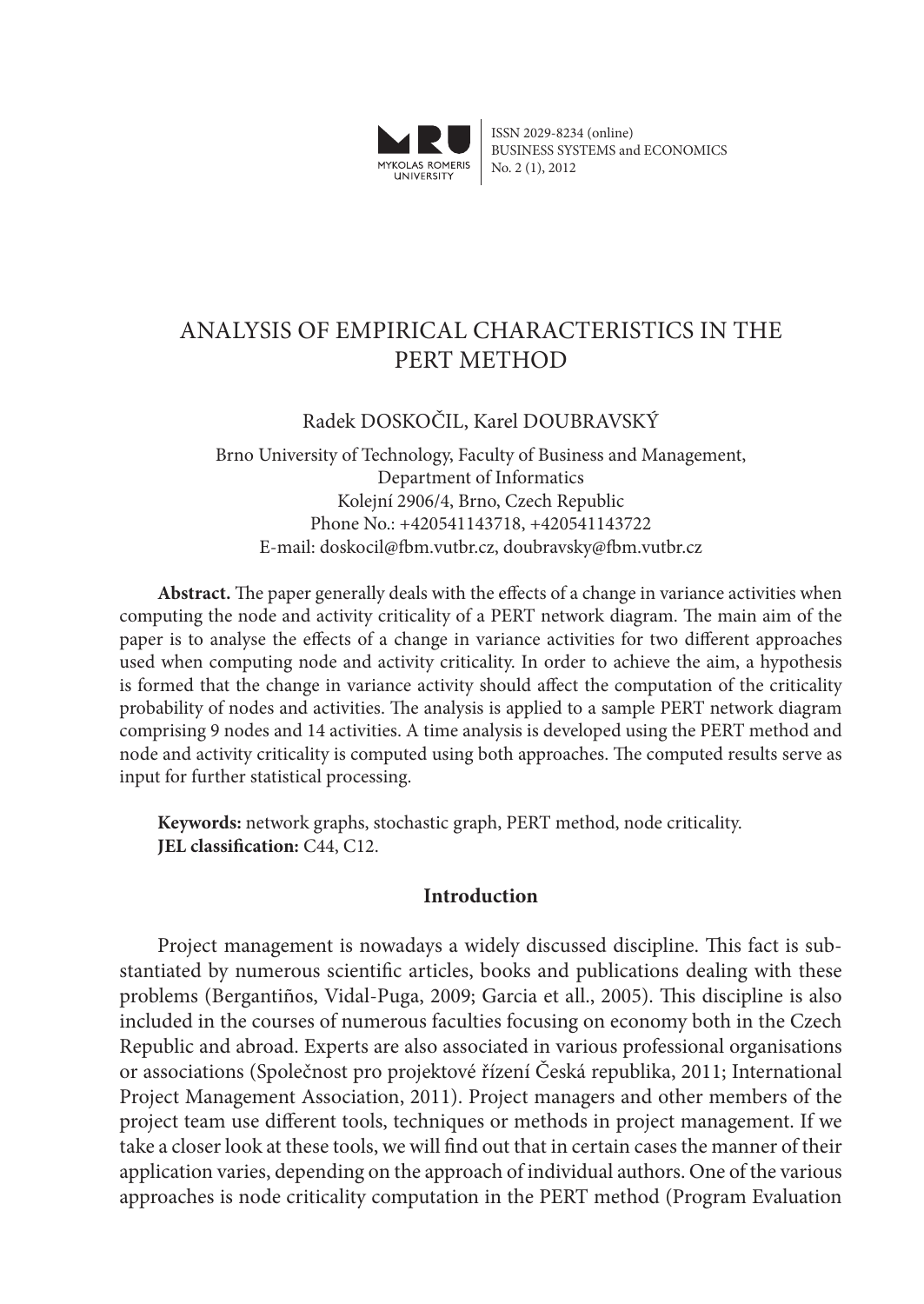and Review Technique) generally using two different approaches to the computation. Neither approach considers mutual size of variances of the individual activities. This fact might affect appropriateness of use of one or the other approach. The computation of node criticality is one part of a probability analysis. In the framework of this analysis criticality of activities is also computed (depending on the user needs), together with computation of the probability of meeting the planned deadlines (Jablonský, 2002).

The purpose of the present paper is to compare the two different approaches with regard to activity variations. For the purpose of the comparison the authors defined the assumption that the change of activity variance can affect the computation of node and activity criticality. The defined issue is demonstrated on a sample case of a PERT network diagram consisting of 9 nodes and 14 activities (Rais, Doskočil, 2006).

## **Materials and methods**

Three estimated times of activity duration were used in the network diagram – the optimistic, the most likely and the pessimistic one. Subsequently, mean times of activity duration [1] were calculated using the formula (Plevný, Žižka, 2005):

$$
t_{ij} = \frac{a_{ij} + 4m_{ij} + b_{ij}}{6},
$$
 [1]

where: *i, j -* node number,

*tij* - time of activity duration,

*aij* - optimistic estimate of activity duration,

 $m_{ij}$  - estimate of most likely activity duration,

 $b_{ij}$  - pessimistic estimate of activity duration.

Variances [2] and standard deviations [3] of activity duration were also calculated. The following formulas were used for the calculations:

$$
\sigma^2 t_{ij} = \frac{(b_{ij} - a_{ij})^2}{36},
$$
 [2]

$$
\sigma t_{ij} = \frac{b_{ij} - a_{ij}}{6} \tag{3}
$$

For the purpose of the time analysis the basic time characteristics were further calculated on the basis of standard equations. Further information can also be found in literature (Černá, 2008; Wisniewski, 1996).

Using an incidence matrix, the possible earliest times of nodes [4] were calculated on the basis of the following formulas:

$$
ETN_j = \max\{EFT_{ij}\}, \quad \text{where} \quad EFT_{ij} = EST_{ij} + t_{ij}, \tag{4}
$$

where: *i, j -* node number,

*ETNj* - Earliest Time of Node, *EFTij* - Earliest Finish Time of Activity,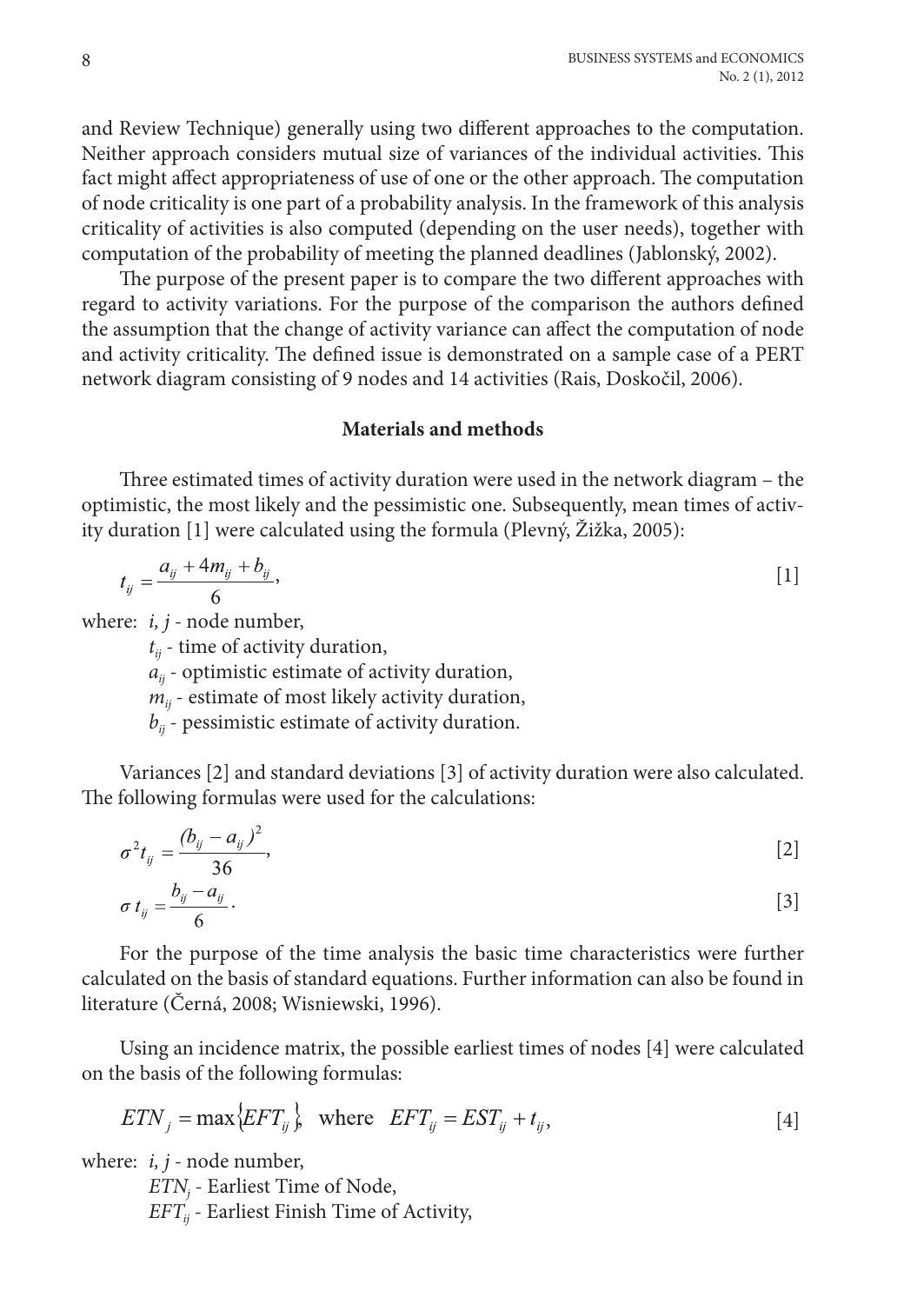*ESTij* - Earliest Start Time of Activity,

*tij* - activity duration.

The permissible Latest Times of Nodes [5] were calculated using the following formulas:

$$
LTN_i = \min\{LST_{ij}\}, \quad \text{where} \quad LST_{ij} = LFT_{ij} - t_{ij}, \tag{5}
$$

where: *i, j -* node number,

*LTNi* - permissible Latest Time of Node,  $LFT_{ii}$  - permissible Latest Start Time of Activity,  $LFT_{ii}$  - permissible Latest Finish Time of Activity,  $t_{ii}$  - activity duration.

There are two generally used approaches to variance computation needed for a node criticality analysis.

The first approach is based on the assumption that variances of Earliest Times of Nodes [6] correspond to the calculated variances of Earliest Finish Times of Activities and the one is selected that pertains to the maximum duration to the Earliest Finish Times of Activities coinciding with the respective node.

$$
\sigma^2 ETN_i = \sigma^2 EFT_{ij} \quad \text{for} \quad \max_i \{ EFT_{ij} \}, \ \ j = 1, 2, \dots, k,
$$

where: *i, j -* node number,

*σ2 ETNi* - variance of Earliest Time of Node,

*σ2 EFTij* - variance of Earliest Finish Time of Activity,

*k* - number of nodes.

In the first approach, variances of permissible Latest Times of Nodes [7] correspond to the calculated variances of the permissible Latest Start Times of Activities and the one is selected that pertains to the minimum duration of the permissible Latest Start Times of Activities coinciding with the respective node (Gross, 2003).

$$
\sigma^2 LTN_j = \sigma^2 LST_{ij} \quad \text{for} \quad \min_j \{LST_{ij}\}, \quad i = 1, 2, \dots, k,
$$

where: *i, j -* node number,

*σ2 LTNj* - variance of permissible Latest Time of Node, *σ2 LSTij* - variance of permissible Latest Start Time of Activity, *k* - number of nodes.

The second approach is based on the assumption that variances of Earliest Time of Nodes [8] correspond to the calculated variances of Earliest Finish Times of Activities and the one is selected which shows the maximum value of the ones coinciding with the respective node.

$$
\sigma^2 ETN_i = \max\{\sigma^2 EFT_{ij}\}, j = 1, 2, \dots, k,
$$
\n
$$
\tag{8}
$$

where: *i, j -* node number,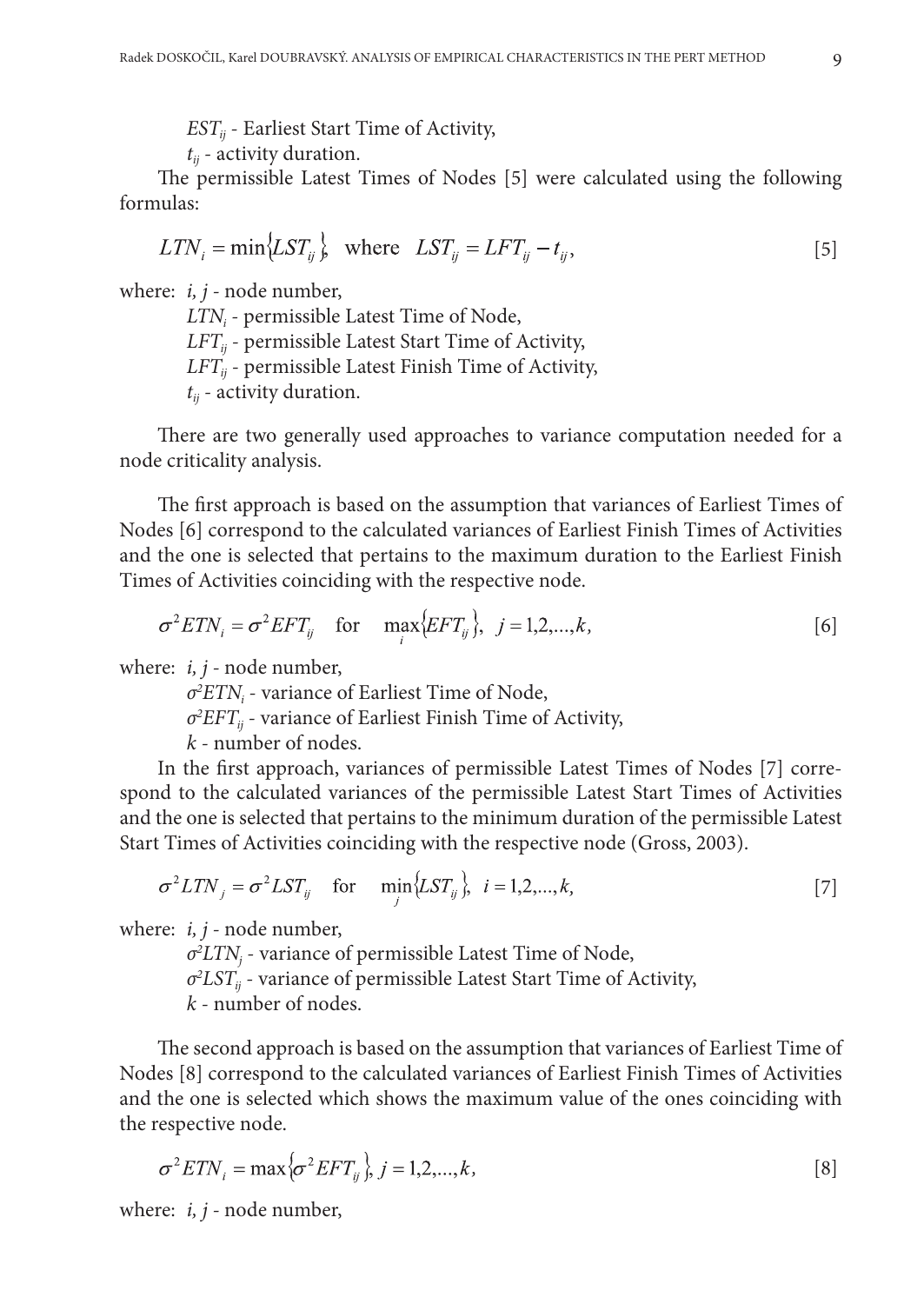*σ2 ETNi* - variance of Earliest Time of Node, *σ2 EFTij* - variance of Earliest Finish Time of Activity, *k* - number of nodes.

Variances of permissible Latest Times of Nodes [9] correspond to the calculated variances of the permissible Latest Start Times of Activities and the one is selected that shows the maximum value of the ones coinciding with the respective node (Operační analýza *[Operational Analysis]*, 2003).

$$
\sigma^2 LTN_j = \max\{\sigma^2 LST_{ij}\}, i = 1, 2, \dots, k,\tag{9}
$$

where: *i, j -* node number,

*σ2 LTNj* - variance of permissible Latest Time of Node, *σ2 LSTij* - variance of permissible Latest Start Time of Activity, *k* - number of nodes.

When looking for the probability at which non-critical nodes become critical it is sufficient to specify the probability of the interference margin of the node to equal or be less than zero, i.e. probability [10]:

$$
P(IMi \le 0) = P(LTNi - ETNi \le 0),
$$
\n[10]

where: *i, j -* node number,

*P* - probability,

*IMi* - Interference margin,

*LTNi* - permissible Latest Time of Node,

*ETNj* - Earliest Time of Node.

The calculated value (parameter) of the standardised normal distribution for node [11] will be:

$$
u = \frac{-\left(LTN_i - ETN_i\right)}{\sqrt{\sigma^2 LTN_i + \sigma^2 ETN_i}},\tag{11}
$$

where: *i, j -* node number,

*u* - value of standardized normal distribution,

*LTNi* - permissible Latest Time of Node,

*ETNj* - Earliest Time of Node,

*σ2 LTNj* - variance of permissible Latest Time of Node,

*σ2 ETNi* - variance of Earliest Time of Node.

The calculated value (parameter) of the standardised normal distribution for activities [12] will be:

$$
u = \frac{-(LTN_i - ETN_i - t_{ij})}{\sqrt{\sigma^2 LTN_i + \sigma^2 ETN_i + \sigma^2 t_{ij}}},
$$
\n[12]

where: *i, j -* node number,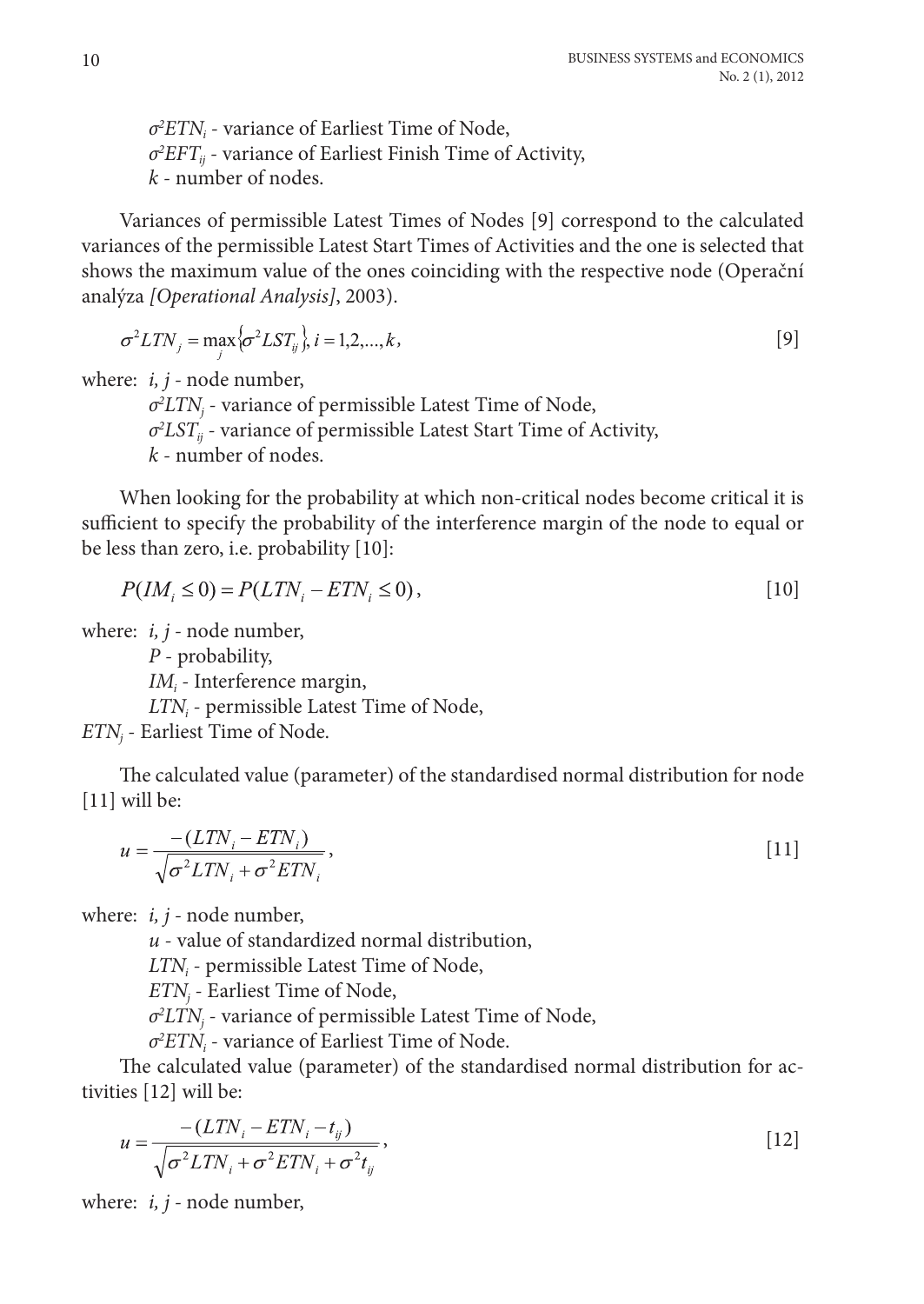*u -* value of Standardized Normal Distribution, *LTNi -* Latest Time of Node, *ETNj -* Earliest Time of Node,  $t_{ii}$  - activity duration mean times, *σ2 LTNj -* variance of the Latest Time of Node, *σ2 ETNi -* variance of the Earliest Time of Node,  $\sigma^2 t_{ij}$  - variance of Activity duration times.

The sought probability will be the value of distribution function  $F(u)$ , found for example in statistical tables or using appropriate software (Gross, 2003).

To verify the hypothesis, selected apparatus of mathematical statistics will be used, in particular instruments of hypothesis testing and t-test. Further information can be found in literature (Mathews, 2005; Wonnacott, 1990).

### **Results**

The network diagram consisting of 9 nodes and 14 activities had three estimates of times of activity duration set: optimistic (*aij*), most likely (*mij*) and pessimistic (*bij*) (see Table 1). Index *i* represents the initial activity node and index *j* the end activity node.

Table 1 further includes calculated mean times of activity durations  $t_{ii}$  [1], their variances  $\sigma^2 t_{ij}$  [2] and standard deviations  $\sigma t_{ij}$  [3]. The calculated variances of activities (1;4) and (4;6) show that their values differ in size from all other activity variances.

| $\boldsymbol{i}$ | İ              | $a_{ii}$       | $m_{ij}$         | $b_{ij}$         | $t_{ij}$ | $\sigma^2 t_{ij}$ | $\sigma t_{ij}$ |
|------------------|----------------|----------------|------------------|------------------|----------|-------------------|-----------------|
| 1                | 2              | 5              | 6                | 13               | 7.00     | 1.78              | 1.33            |
| 1                | 3              | 2              | 3                | $\overline{4}$   | 3.00     | 0.11              | 0.33            |
| $\mathbf{1}$     | $\overline{4}$ | $\overline{4}$ | $\overline{4}$   | 20               | 6.67     | 7.11              | 2.67            |
| $\overline{2}$   | 3              | $\mathbf{0}$   | $\boldsymbol{0}$ | $\boldsymbol{0}$ | 0.00     | 0.00              | 0.00            |
| 2                | 6              | $\overline{2}$ | 5                | 8                | 5.00     | 1.00              | 1.00            |
| 2                | 7              | 5              | 5                | 5                | 5.00     | 0.00              | 0.00            |
| 3                | 6              | 3              | 5                | 7                | 5.00     | 0.44              | 0.67            |
| 4                | 5              | 5              | 6                | 7                | 6.00     | 0.11              | 0.33            |
| $\overline{4}$   | 6              | $\overline{c}$ | 5                | 15               | 6.17     | 4.69              | 2.17            |
| 5                | 8              | 1              | 3                | 5                | 3.00     | 0.44              | 0.67            |
| 6                | 8              | $\Omega$       | $\Omega$         | $\mathbf{0}$     | 0.00     | 0.00              | 0.00            |
| 6                | 9              | 7              | 7                | 7                | 7.00     | 0.00              | 0.00            |
| 7                | 9              | $\overline{2}$ | 8                | 8                | 7.00     | 1.00              | 1.00            |
| 8                | 9              | 3              | 6                | 9                | 6.00     | 1.00              | 1.00            |

**Table 1.** Calculation of Mean Activity Duration and Variance

Table 2 and 5 represent the incidence matrix of the network diagram. Its inside cells include calculated mean times of activity duration (see Table 1). The last but one column includes Earliest Times of Nodes (*ETNi* ) calculated with formula [4] and the last but one row includes permissible Latest Times of Nodes (*LTNj* ) calculated with formula [5].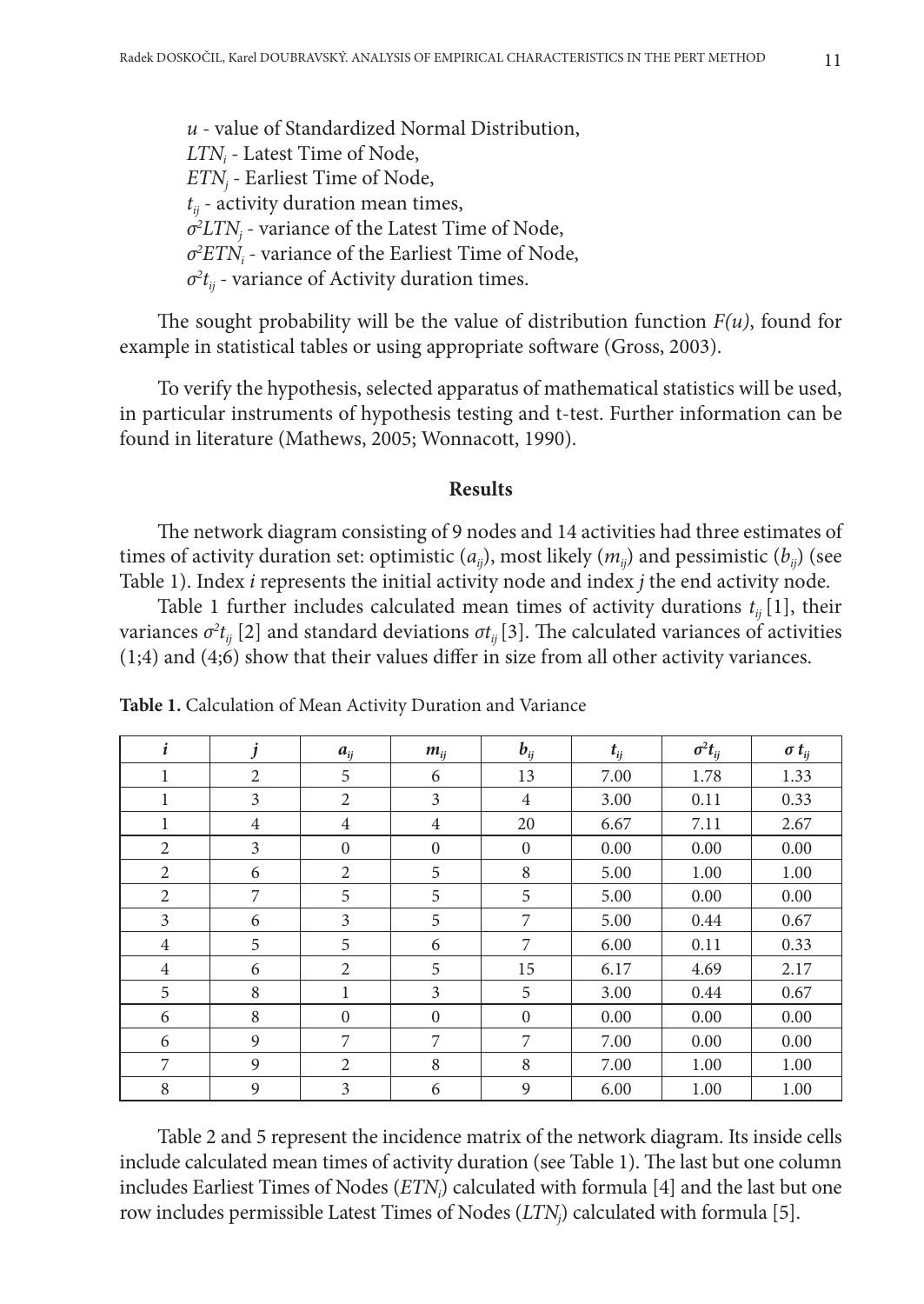| こうこ<br>र<br>१ |
|---------------|
|               |
|               |
|               |
|               |
|               |

|                                        | $\sigma^2 E T N_i$       | 0.00                                                |                         |                | 1.78                                                                                      |            |                                                                  | 1.78     |         |               | 7.11                      |            |       | 7.22                        |            |                | 11.81              |            |               | 1.78              |             |                | 7.67              |            | 8.67      |                  |                    |
|----------------------------------------|--------------------------|-----------------------------------------------------|-------------------------|----------------|-------------------------------------------------------------------------------------------|------------|------------------------------------------------------------------|----------|---------|---------------|---------------------------|------------|-------|-----------------------------|------------|----------------|--------------------|------------|---------------|-------------------|-------------|----------------|-------------------|------------|-----------|------------------|--------------------|
|                                        | $ETN_i$                  | 0.00                                                |                         |                | $7.00\,$                                                                                  |            |                                                                  | $7.00\,$ |         |               | 6.67                      |            |       | 12.67                       |            |                | 12.83              |            |               | 12.00             |             |                | 15.67             |            | 21.67     |                  |                    |
|                                        | ۰                        |                                                     |                         |                |                                                                                           |            |                                                                  |          |         |               |                           |            |       |                             |            | 19.83<br>14.67 | $(0.00)$ $(11.81)$ | 7.00(0.00) | 14.67   19.00 | $(1.00)$ $(2.78)$ | 7.00 (1.00) | 21.67<br>15.67 | $(1.00)$ $(8.67)$ | 6.00(1.00) |           | 21.67            | $0.00\,$           |
|                                        | $\infty$                 |                                                     |                         |                |                                                                                           |            |                                                                  |          |         |               |                           |            | 12.67 | $15.67$<br>(7.67)<br>(1.44) | 3.00(0.44) | 15.67   12.83  | $(1.00)$ $(11.81)$ | 0.00(0.00) |               |                   |             |                |                   |            |           | 15.67            | 1.00               |
|                                        | Z                        |                                                     |                         | $9.67$   12.00 | (1.00)(1.78)                                                                              | 5.00(0.00) |                                                                  |          |         |               |                           |            |       |                             |            |                |                    |            |               |                   |             |                |                   |            |           | 14.67            | 1.00               |
|                                        | $\bullet$                |                                                     |                         |                | $\begin{array}{c c c} 9.67 & 12.00 \\ \hline (1.00) & (2.78) \end{array}$                 | 5.00(1.00) | $\begin{array}{c c} 9.67 & 12.00 \\ (0.44) & (2.22) \end{array}$ |          | 5(0.44) | 12.83<br>8.50 | (1.56)(7.22)(4.69)(11.81) | 6.17(4.69) |       |                             |            |                |                    |            |               |                   |             |                |                   |            |           | 14.67            | 0.00               |
|                                        | 5                        |                                                     |                         |                |                                                                                           |            |                                                                  |          |         | 6.67   12.67  |                           | 6.00(0.11) |       |                             |            |                |                    |            |               |                   |             |                |                   |            |           | 12.67            | 1.44               |
|                                        | 4                        | 0.00   6.67                                         |                         |                |                                                                                           |            |                                                                  |          |         |               |                           |            |       |                             |            |                |                    |            |               |                   |             |                |                   |            |           | 6.67             | 1.56               |
|                                        | 3                        | (2.78)(1.78)(0.56)(0.11)(8.67)(7.11)<br>6.67   3.00 | 3.00(0.11)   6.67(7.11) |                | $\begin{array}{ c c } \hline 9.67 & 7.00 \\ \hline (0.44) & (1.78) \\ \hline \end{array}$ | 0.00(0.00) |                                                                  |          |         |               |                           |            |       |                             |            |                |                    |            |               |                   |             |                |                   |            |           | 9.67             | 0.44               |
| Table 2. Incidence Matrix - Approach I | $\mathbf{z}$             | $\overline{2.00}$<br>2.67                           | 7.00 (1.78)             |                |                                                                                           |            |                                                                  |          |         |               |                           |            |       |                             |            |                |                    |            |               |                   |             |                |                   |            |           | 9.67             | $1.00\,$           |
|                                        | $\overline{\phantom{0}}$ |                                                     |                         |                |                                                                                           |            |                                                                  |          |         |               |                           |            |       |                             |            |                |                    |            |               |                   |             |                |                   |            |           | 0.00             | 8.67               |
|                                        | į                        |                                                     |                         |                | $\mathbf{c}$                                                                              |            |                                                                  | 3        |         |               | 4                         |            |       | 5                           |            |                | $\bullet$          |            |               | $\overline{ }$    |             |                | ∞                 |            | $\bullet$ | LTN <sub>i</sub> | $\sigma^2 L T N_i$ |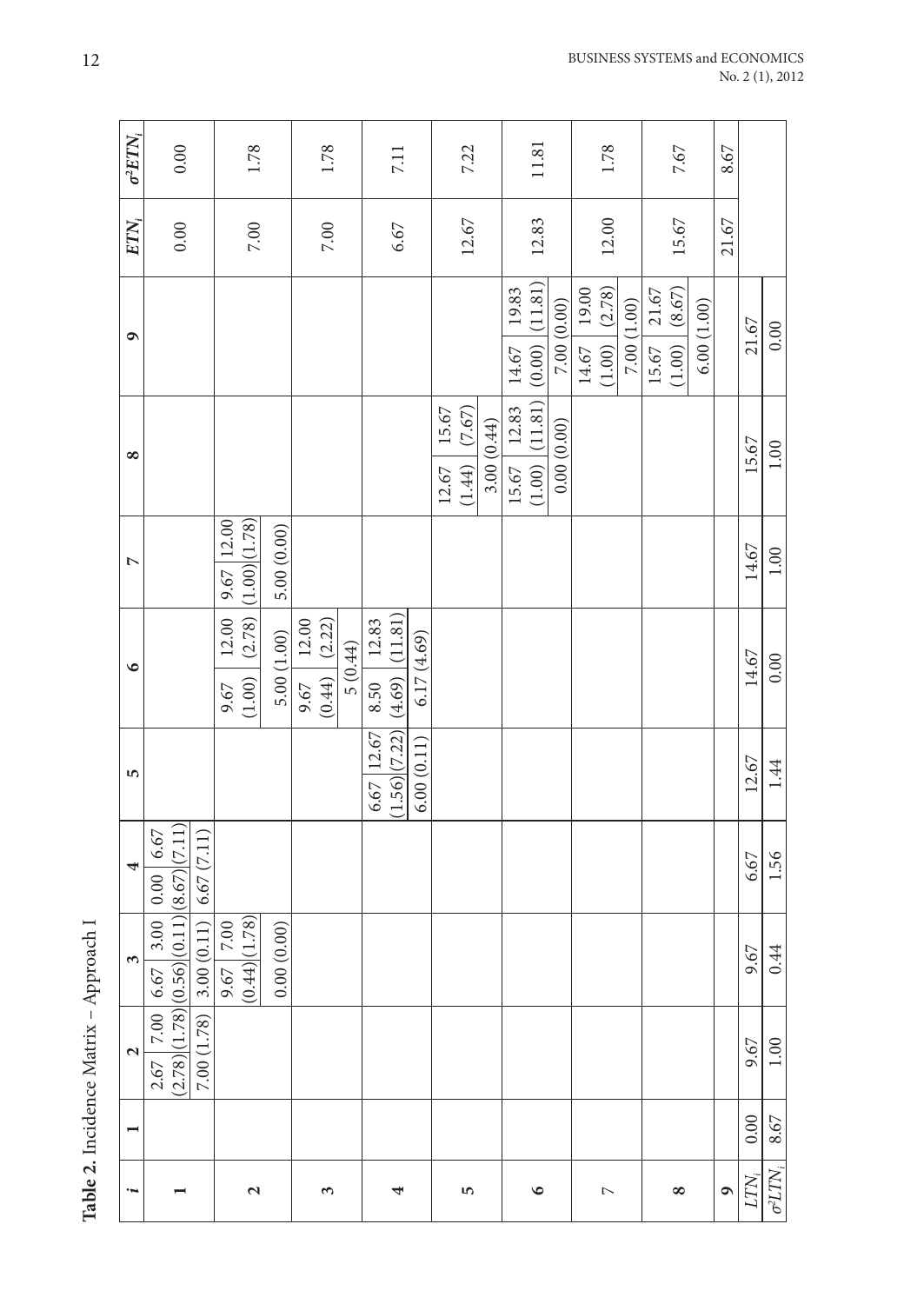The next stage of the node criticality analysis is represented by the calculation of variances of time characteristics on the level of both nodes (Earliest and Latest Times of Nodes) and activities. Incidence matrix is again used for practical processing where only some of the time characteristics values and their variances are entered. Further information can be found in literature (Gross, 2003).

The following part of the text includes results of both examined approaches to variance calculations.

## **Approach I**

Table 2 shows the network diagram incidence matrix. Its inside cells include calculated variances of activity durations (see Table 1). The last column includes variances of Earliest Times of Nodes calculated on the basis of the first approach [6], i.e. the variances correspond to the calculated variances of activities and the one is selected that pertains to the maximum duration of Earliest Finish Times of Activities coinciding with the respective node. The last row includes variances of Latest Times of Nodes calculated on the basis of the first approach [7], i.e. the variances correspond to the calculated variances of activities and the one is selected that pertains to the minimum duration of the Latest Start Times of Activities coinciding with the respective node.

Table 3 summarises the values of the above tables needed for the node criticality calculation. The first row shows node numbers, and the second interference margins. The third one shows values of the parameter of standardised normal distribution [11] and the matching values of distribution function of standardised normal distribution (fourth row), corresponding to the node criticality probability [10].

| $IM_i$ | 0.00 | 2.67    | 2.67    | 0.00 | 0.00 | 1.83    | 2.67    | 0.00 | 0.00 |
|--------|------|---------|---------|------|------|---------|---------|------|------|
|        | 0.00 | $-1.60$ | $-1.79$ | 0.00 | 0.00 | $-0.53$ | $-1.60$ | 0.00 | 0.00 |
| F(u)   | 0.50 | 0.05    | 0.04    | 0.50 | 0.50 | 0.29    | 0.05    | 0.50 | 0.50 |

**Table 3.** Node Criticality Calculation – Approach I

Table 4 provides the necessary data for the computation of activities criticality based on the above-mentioned calculations. Index *i* represents the initial activity node (the first row), and index *j* the final activity node (the second row).The third row gives the values of the parameter of standardised normal distribution [12], and the corresponding values of the distribution function of the standardised normal distribution (the fourth row), which correspond to the activities criticality probability.

**Table 4.** Activities Criticality Computation – Approach I

|      |      |                        |                                                                                        | − |  |                                                                                                                                                 |  |                       |      |
|------|------|------------------------|----------------------------------------------------------------------------------------|---|--|-------------------------------------------------------------------------------------------------------------------------------------------------|--|-----------------------|------|
|      |      | $-1.60$ $-8.94$   0.00 |                                                                                        |   |  | $\left[-1.79\right]$ $-1.60\left[-1.60\right]$ $-1.79\left[$ 0.00 $\left[-0.53\right]$ 0.00 $\left[-0.79\right]$ $-0.53\left[-1.60\right]$ 0.00 |  |                       |      |
| F(u) | 0.05 | 0.00                   | $0.50 \mid 0.04 \mid 0.05 \mid 0.05 \mid 0.04 \mid 0.50 \mid 0.30 \mid 0.50 \mid 0.21$ |   |  |                                                                                                                                                 |  | $0.30 \mid 0.05 \mid$ | 0.50 |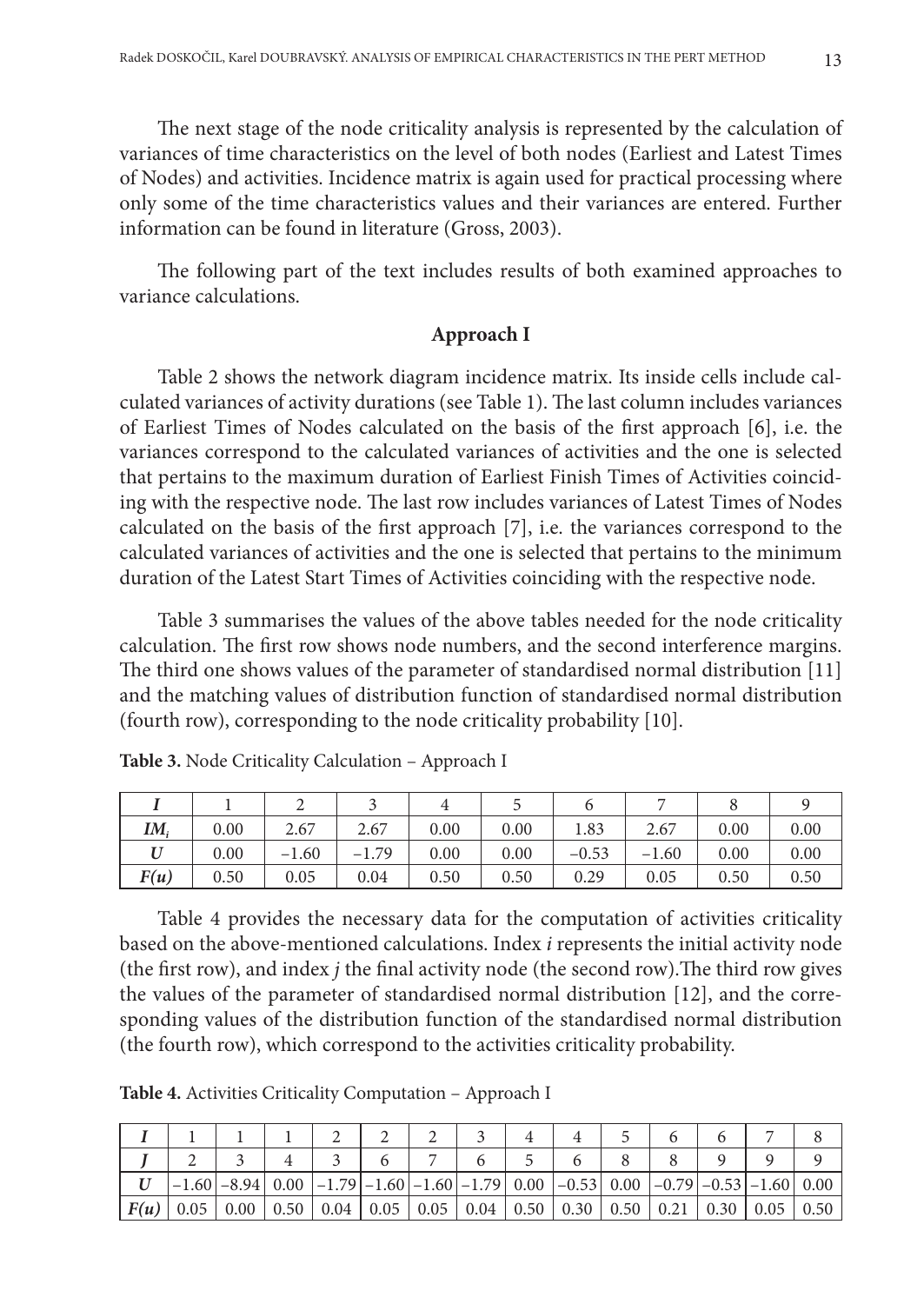Table 5. Incidence Matrix - Approach II **Table 5.** Incidence Matrix – Approach II

| 5<br>4<br>$\epsilon$<br>$\mathbf{\Omega}$                                                                            |  |  |                | $\bullet$                                                                                         | $\overline{a}$ | ∞                  | ٩                  | $ETN_i$  | $\sigma^2 E T N_i$ |
|----------------------------------------------------------------------------------------------------------------------|--|--|----------------|---------------------------------------------------------------------------------------------------|----------------|--------------------|--------------------|----------|--------------------|
| $2.67$ 7.00 6.67 3.00 0.00 6.67<br>(3.78)(1.78)(1.56)(0.11)(12.81) (7.11)<br>6.67(7.11)<br>3.00(0.11)<br>7.00 (1.78) |  |  |                |                                                                                                   |                |                    |                    | 0.00     | 0.00               |
| $\begin{array}{ c c } \hline 9.67 & 7.00 \\ (1.44) & (1.78) \\ \hline \end{array}$                                   |  |  |                | $\begin{array}{c c} 9.67 & 12.00 & 9.67 & 12.00 \\ (2.00) & (2.78) & (1.00) & (1.78) \end{array}$ |                |                    |                    | $7.00\,$ | 1.78               |
| 0.00(0.00)                                                                                                           |  |  |                | 5.00(1.00)                                                                                        | 5.00(0.00)     |                    |                    |          |                    |
|                                                                                                                      |  |  |                | $\begin{array}{c c} 9.67 & 12.00 \\ (1.44) & (2.22) \end{array}$                                  |                |                    |                    |          |                    |
|                                                                                                                      |  |  |                |                                                                                                   |                |                    |                    | $7.00\,$ | 1.78               |
|                                                                                                                      |  |  |                | 5(0.44)                                                                                           |                |                    |                    |          |                    |
|                                                                                                                      |  |  | $6.67$   12.67 | 8.50   12.83                                                                                      |                |                    |                    |          |                    |
|                                                                                                                      |  |  |                | (1.56)(7.22)(5.69)(11.81)                                                                         |                |                    |                    | 6.67     | 7.11               |
|                                                                                                                      |  |  | 6.00(0.11)     | 6.17(4.69)                                                                                        |                |                    |                    |          |                    |
|                                                                                                                      |  |  |                |                                                                                                   |                | 12.67   15.67      |                    |          |                    |
|                                                                                                                      |  |  |                |                                                                                                   |                | $(1.44)$ $(7.67)$  |                    | 12.67    | 7.22               |
|                                                                                                                      |  |  |                |                                                                                                   |                | 3.00(0.44)         |                    |          |                    |
|                                                                                                                      |  |  |                |                                                                                                   |                | 15.67   12.83      | 19.83<br>14.67     |          |                    |
|                                                                                                                      |  |  |                |                                                                                                   |                | $(1.00)$ $(11.81)$ | $(0.00)$ $(11.81)$ | 12.83    | 11.81              |
|                                                                                                                      |  |  |                |                                                                                                   |                | 0.00(0.00)         | 7.00(0.00)         |          |                    |
|                                                                                                                      |  |  |                |                                                                                                   |                |                    | $14.67$ 19.00      |          |                    |
|                                                                                                                      |  |  |                |                                                                                                   |                |                    | $(1.00)$ $(2.78)$  | 12.00    | 1.78               |
|                                                                                                                      |  |  |                |                                                                                                   |                |                    | 7.00 (1.00)        |          |                    |
|                                                                                                                      |  |  |                |                                                                                                   |                |                    | $15.67$ 21.67      |          |                    |
|                                                                                                                      |  |  |                |                                                                                                   |                |                    | $(1.00)$ (8.67)    | 15.67    | $11.81\,$          |
|                                                                                                                      |  |  |                |                                                                                                   |                |                    | 6.00(1.00)         |          |                    |
|                                                                                                                      |  |  |                |                                                                                                   |                |                    |                    | 21.67    | 12.81              |
| 6.67<br>9.67<br>9.67<br>0.00                                                                                         |  |  | 12.67          | 14.67                                                                                             | 14.67          | 15.67              | 21.67              |          |                    |
| 5.69<br>144<br>2.00<br>12.81<br>$\sigma^2 LTN$                                                                       |  |  | 1.44           | $1.00\,$                                                                                          | $1.00\,$       | $1.00\,$           | $0.00\,$           |          |                    |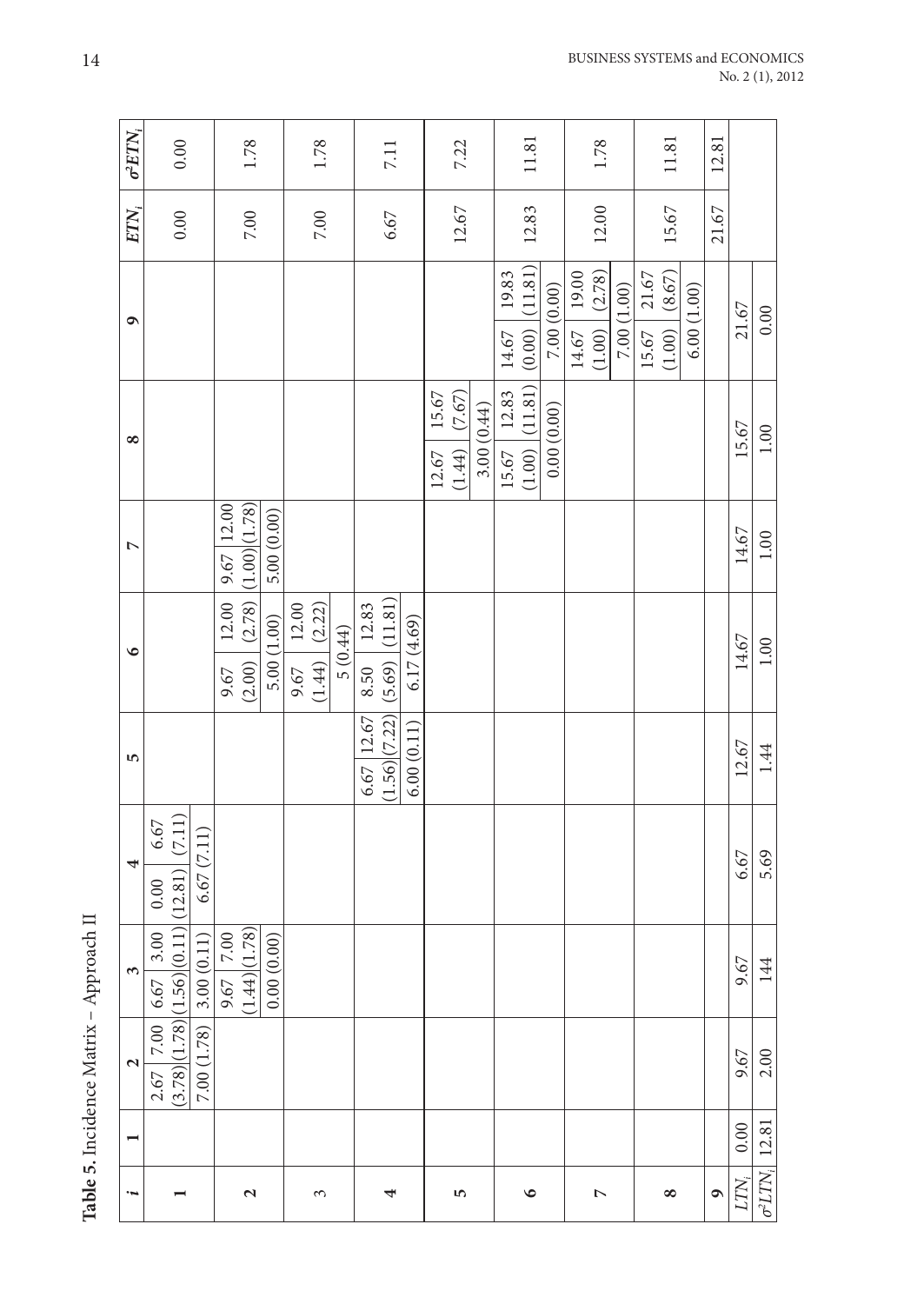## **Approach II**

Table 5 shows the network diagram incidence matrix. Its inside cells include calculated variances of activity durations (see Table 1). The last column includes variances of Earliest Times of Nodes calculated with the second approach [8], i.e. the variances correspond to the calculated variances of activities and the one is selected that pertains to the maximum variance of the possible variances of activities coinciding with the respective node. The last row includes variances of Latest Times of Nodes calculated on the basis of the second approach [9], i.e. the variances correspond to the calculated variances of activities and the one is selected that pertains to the maximum duration of the Latest Start Times of Activities coinciding with the respective node.

Table 6 summarises the values of the above tables needed for node criticality calculation. The first row shows node numbers, and the second interference margins. The third one shows values of the parameter of standardised normal distribution [11] and the matching values of distribution function of standardised normal distribution (last row), corresponding to the node criticality probability [10].

| $IM_{i}$ | 0.00 | 2.67    | 2.67    | 0.00 | 0.00 | 1.83    | 2.67    | 0.00 | 0.00 |
|----------|------|---------|---------|------|------|---------|---------|------|------|
|          | 0.00 | $-1.37$ | $-1.49$ | 0.00 | 0.00 | $-0.51$ | $-1.60$ | 0.00 | 0.00 |
| F(u)     | 0.50 | 0.09    | 0.07    | 0.50 | 0.50 | 0.30    | 0.05    | 0.50 | 0.50 |

**Table 6.** Node Criticality Calculation – Approach II

Table 7 provides the necessary data for the computation of activities criticality based on the above-mentioned calculations. Index *i* represents the initial activity node (first row), and index *j* the final activity node (second row).The third row gives the values of the parameter of standardised normal distribution [12], and the corresponding values of the distribution function of the standardised normal distribution (fourth row), which correspond to the activities criticality probability.

**Table 7.** Activities Criticality Computation – Approach II

|  |  | $\left[-1.37\right]$ $-5.35\right]$ 0.00 $\left[-1.49\right]$ $-1.37\left[-1.60\right]$ $-1.49\right]$ 0.00 $\left[-0.51\right]$ 0.00 $\left[-0.79\right]$ $-0.53\left]-1.60\right]$ 0.00 |  |  |  |  |  |
|--|--|-------------------------------------------------------------------------------------------------------------------------------------------------------------------------------------------|--|--|--|--|--|
|  |  | $\mid$ F(u) $\mid$ 0.09 $\mid$ 0.00 $\mid$ 0.50 $\mid$ 0.07 $\mid$ 0.09 $\mid$ 0.05 $\mid$ 0.07 $\mid$ 0.50 $\mid$ 0.30 $\mid$ 0.50 $\mid$ 0.30 $\mid$ 0.05 $\mid$ 0.50                   |  |  |  |  |  |

### **Discussion**

Values from the last column (node criticality probability) of tables 4 and 6 were used for further calculations. The performed analyses show that the probable critical path is identical whichever of the two approaches is used. The only difference is shown by the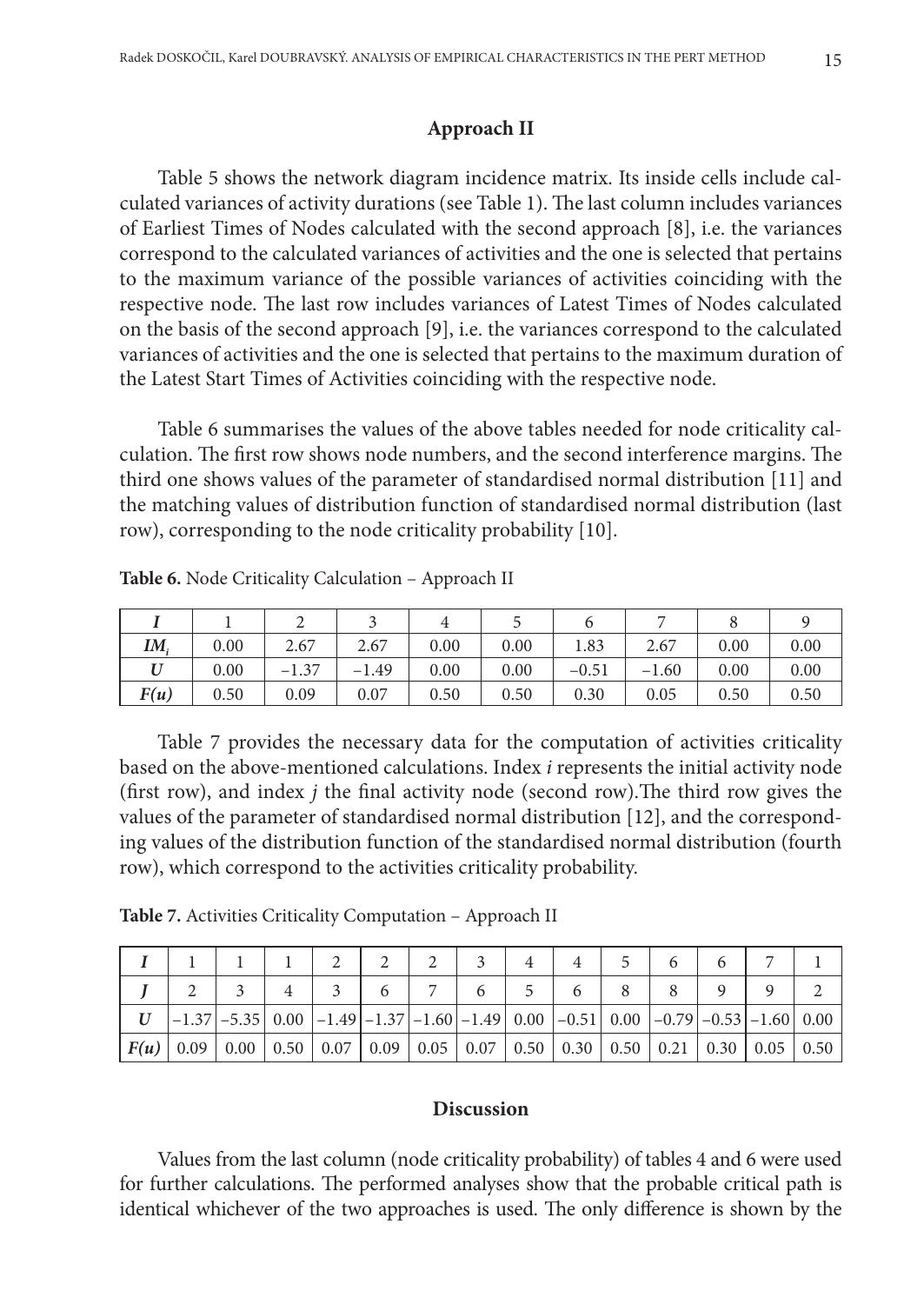values of  $F(u)$  of nodes 2, 3 and 6. The question is whether this difference is statistically significant or not. To find this out the statistical apparatus of hypothesis testing was used.

The values of the calculated probabilities for both approaches were included in two data files. To compare the values in these data files there was the t-test for two basic files. The basic conditions of use of this test are data normality and independence. The Shapiro-Wilcoxon test was used to verify data normality. The requirement of independence of the values of both files appears to be the key requirement. Regarding the nature of the calculations where two probability values were specified for each node the requirement of independence might be violated. To verify the independence the Pearson correlation coefficient was calculated and the test of independence of two characters was performed. The calculated Pearson coefficient equalled 0.998. This value indicated a strong linear correlation between the found probability values. This assumption was further verified by the independence test. The null hypothesis of this test can be formulated as follows: The probability values are independent. The alternative hypothesis is: The probability values correlate. For the selected significance level  $\alpha$  = 0.05 the test criterion  $t = 50.521$  was calculated and the critical value  $t_{0.975}(7) = 2.365$  was specified. As the value of the test criterion was higher than the critical value (50.521  $> 2.365$ ), the null hypothesis was rejected and the alternative hypothesis was accepted. This means that the probability values correlated (were not independent).

For this reason the calculated probability values were considered paired values. To find out whether the difference between the probability values was statistically significant or not thet-test for paired values was used. For that reason the difference was calculated on the basis of probability pairs for each node. The values formed a new data file. The basic characteristics were calculated for this data file: the selected mean  $\bar{x} = -0.008$ and the standard deviation  $s = 0.013$ . The basic assumptions for use of t-test for paired values include the assumption of data normality. The normality of data (obtained as the difference between probabilities) was verified by the Shapiro-Wilcoxon test. The p-value was calculated for the selected significance level  $\alpha = 0.05$  with the result p = 0.15. As the p-value was higher than the selected significance level the null hypothesis was not rejected (the difference values were normally distributed). Thus the basic condition was fulfilled and the pair t-test calculation could be performed. The null hypothesis says that the differences between the calculated probabilities are close to zero (i.e. both approaches yield similar results). The alternative hypothesis says that the differences are significantly different from zero (i.e. both approaches yield different results). The calculated characteristics (selected mean and standard deviation) were used for the calculation of the test criterion  $t = -1.846$ . For the selected significance level the critical value  $t_{0.975} (8) = 2.306$ was specified. As the absolute value of the test criterion was lower than the critical value (1.846 < 2.306), the null hypothesis was not rejected (the probability differences are close to zero). In our case this means that the differences between the calculated probabilities were not statistically significant, and therefore the change of activity variances did not affect the calculation of the node criticality probability.

For illustration, Table 8 shows the analysis of node 8. Two activities (5;8) and (6;8) lead to node 8 (see column 1 of the Table). The other columns show the calculated numerical characteristics and intervals 3σ for both approaches.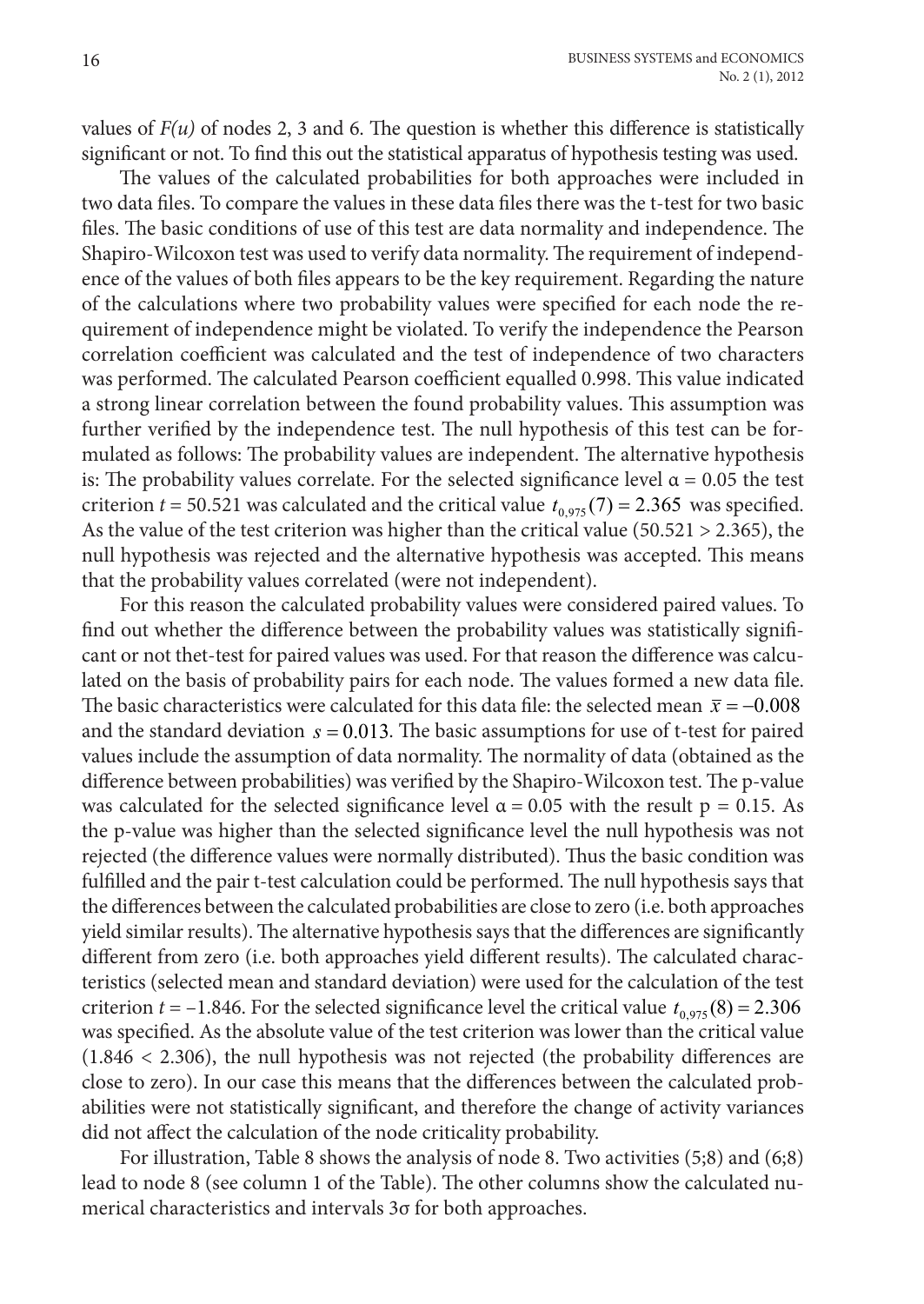|                  |                         | Approach I               |                 |                 |                             | Approach II              |                 |                 |
|------------------|-------------------------|--------------------------|-----------------|-----------------|-----------------------------|--------------------------|-----------------|-----------------|
|                  | Mean<br>duration<br>(μ) | Variance<br>$(\sigma^2)$ | $\mu - 3\sigma$ | $\mu + 3\sigma$ | Mean<br>duration<br>$(\mu)$ | Variance<br>$(\sigma^2)$ | $\mu - 3\sigma$ | $\mu + 3\sigma$ |
| Node 8           | 15.67                   | 7.66                     | 7.37            | 23.97           | 15.67                       | 11.8                     | 5.36            | 25.96           |
| Activity $(5,8)$ | 15.67                   | 7.66                     | 7.37            | 23.97           | 15.67                       | 7.66                     | 7.37            | 23.97           |
| Activity $(6,8)$ | 12.84                   | 11.8                     | 2.53            | 23.14           | 12.84                       | 11.8                     | 2.53            | 23.14           |

**Table 8.** Analysis of Node 8

If the first approach is used, the node characteristics will always correspond to the characteristics (mean duration, variance) of one of the activities. The upper threshold of interval 3σ i.e. (μ + 3σ) of node 8 is identical with the upper threshold of interval 3σ of activity (5;8). As soon as activity (5;8), which is the longest of the activities leading to node 8, ends, the activities starting from node 8 can begin.

If the second approach is used, the mean time of the node will correspond to the maximum mean time of activities leading to node 8. The variance of node 8 will correspond to the maximum variance of activities leading to node 8. This approach incorporates a time margin for activities starting from node 8. In our case the value of the margin is (25.96 – 23.97). This margin need not be obvious in the case when a situation occurs that the maximum value of the mean duration of activities and its maximum variance apply to the same activity. This situation would correspond to the first approach where no margin is applied.

Table 9 summarises the results of both approaches of activities criticality computation. The first and second row defines the node number. The third and fourth row gives probabilities of their criticality according to the first and second approach, respectively.

|      | Approach I                                                                                                                                                                         | $\mid$ 0.05 $\mid$ 0.00 $\mid$ 0.50 $\mid$ 0.04 $\mid$ 0.05 $\mid$ 0.05 $\mid$ 0.04 $\mid$ 0.50 $\mid$ 0.30 $\mid$ 0.50 $\mid$ 0.21 $\mid$ 0.30 $\mid$ 0.05 $\mid$ 0.50 $\mid$ |  |  |  |  |  |  |
|------|------------------------------------------------------------------------------------------------------------------------------------------------------------------------------------|--------------------------------------------------------------------------------------------------------------------------------------------------------------------------------|--|--|--|--|--|--|
| F(u) | Approach II $\vert 0.09 \vert 0.00 \vert 0.50 \vert 0.07 \vert 0.09 \vert 0.05 \vert 0.07 \vert 0.50 \vert 0.50 \vert 0.50 \vert 0.50 \vert 0.21 \vert 0.30 \vert 0.05 \vert 0.50$ |                                                                                                                                                                                |  |  |  |  |  |  |

**Table 9.** Activities Criticality

The values of the calculated probabilities for the two are represented by two data files. In order to compare the values in these data files, the application of the t-test for two basic files would be useful. The basic conditions for the application of this test include data normality, and their independence. In order to test the independence, the calculation of the Pearson's correlation coefficient and the test of independence of two attributes were used. The Pearson's correlation coefficient appears to be 0.998. This value indicates strong linear dependence between the ascertained values of probability. Besides, this presumption was verified by an independence test. The null hypothesis of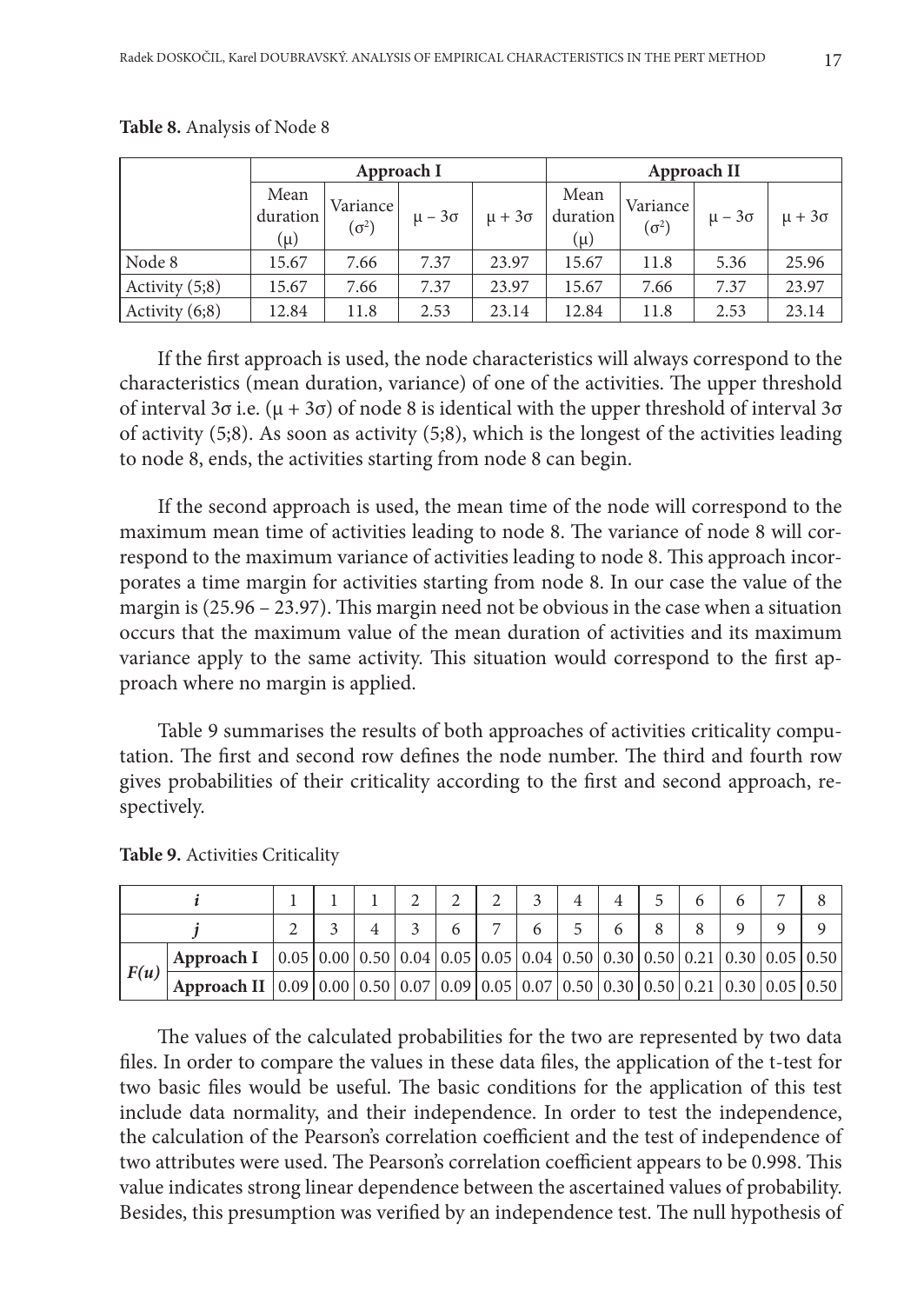the test can be formulated probability values are independent. An alternative hypothesis is formulated probability values are dependent. For the selected level of importance  $\alpha$  = 0.05, a p-value was calculated, being 3.33∙10-5. As this value was lower than the selected level of importance, the null hypothesis was rejected and the alternative hypothesis was accepted. This means that the probability values are dependent.

In addition to the test of node criticality, a paired t-test could be used. A basic prerequisite for the performance of a paired t-test is data normality. Data normality (obtained from the probability difference) was checked using the Shapiro-Wilcoxon test. For the selected level of importance  $\alpha = 0.05$ , a p-value was calculated, being 0.005. As the p-value is less than the selected level of importance, we reject the null hypothesis (the values of the differences have not normal distribution). Therefore, nonparametric (Wilcoxon) test was used. For the selected level of importance  $\alpha = 0.05$ , a p-value was calculated, being 0.10. As the p-value is greater than the selected level of importance, we do not reject the null hypothesis. This hypothesis is formulated that the calculated probabilities do not significantly differ from each other (both approaches provide the same results).

The problem under investigation was applied to network diagrams with a variety of nodes and activities. The results of these analyses are consistent with the sample example, therefore the null hypotheses have not been rejected, and the two approaches do not differ.

### **Conclusion**

The present paper deals with analysis of the effect of a change of activity variance in two different approaches to the node and activity criticality calculation. These approaches were presented on a sample of the PERT network diagram consisting of 9 nodes and 14 activities. The results of both approaches were subsequently subject to a statistical examination showing that the two approaches yielded identical results. The initially formulated hypothesis thus was not confirmed, which could be interpreted as follows: Changes of variance of activities do not affect node and activity criticality. The probability values of nodes are statistically identical and the probability values of activities are also statistically identical. This indicates that when choosing the approach to node and activity criticality computation, the user of the PERT method need not consider the size of the initially calculated activity variances.

### **References**

- Bergantiños, G., Vidal-Puga, J. (2009). A value for PERT problems. International Game Theory Review, 11(4), 419–436.
- Černá, A. (2008). Metody operačního management. Praha: Oeconomica publishers.
- Garcia, P. J. et all. (2005). The Two-Sided Power Distribution for the Treatment of the Uncertainty in PERT. Statistical Methods and Applications, 14(2), 209–222.
- Gross, I. (2003). Kvantitativní metody v manažerském rozhodování. Praha: Grada Publishing a.s.